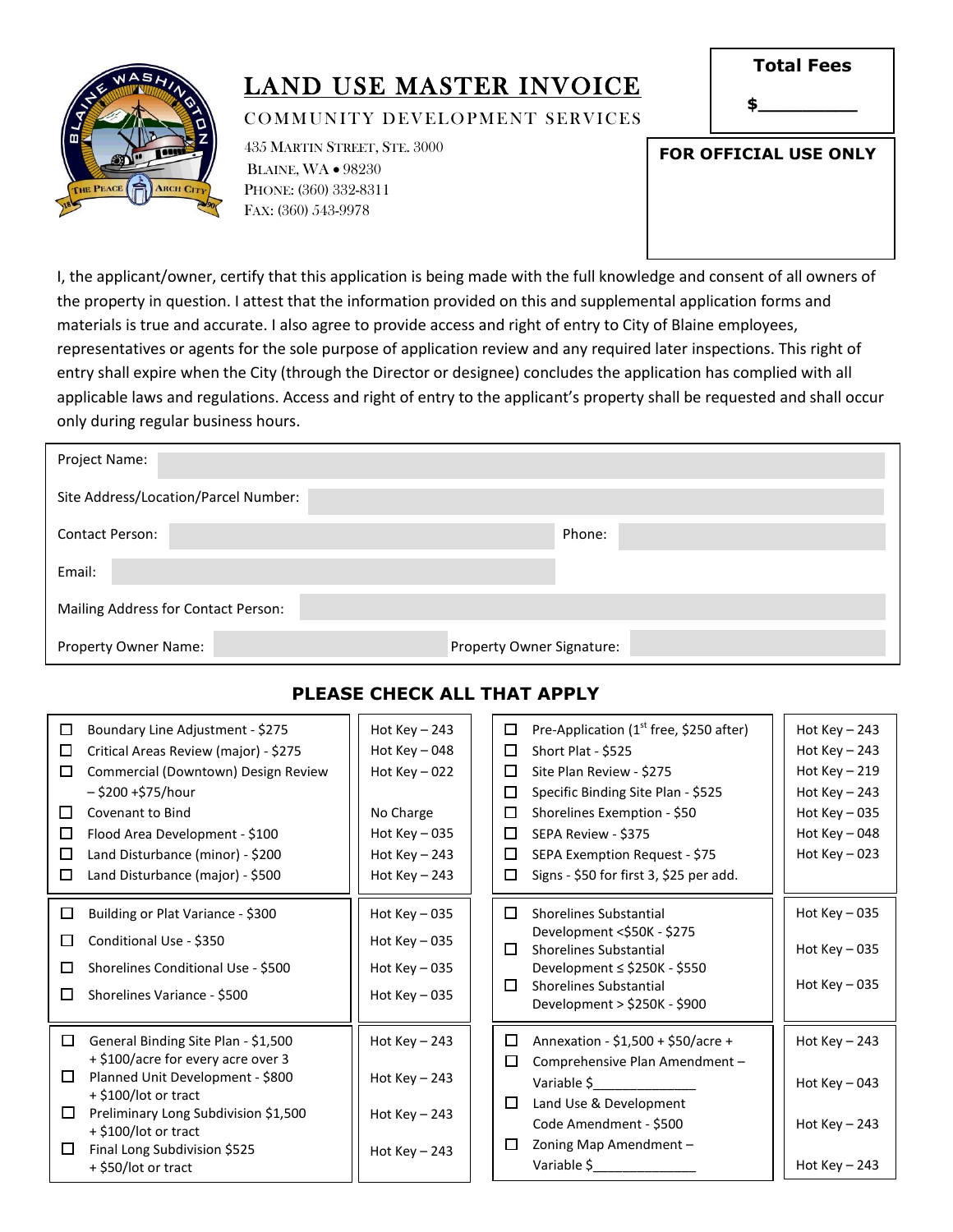### **DESCRIPTION OF PROPOSED PROJECT: (Attach supplemental sheets as necessary)**